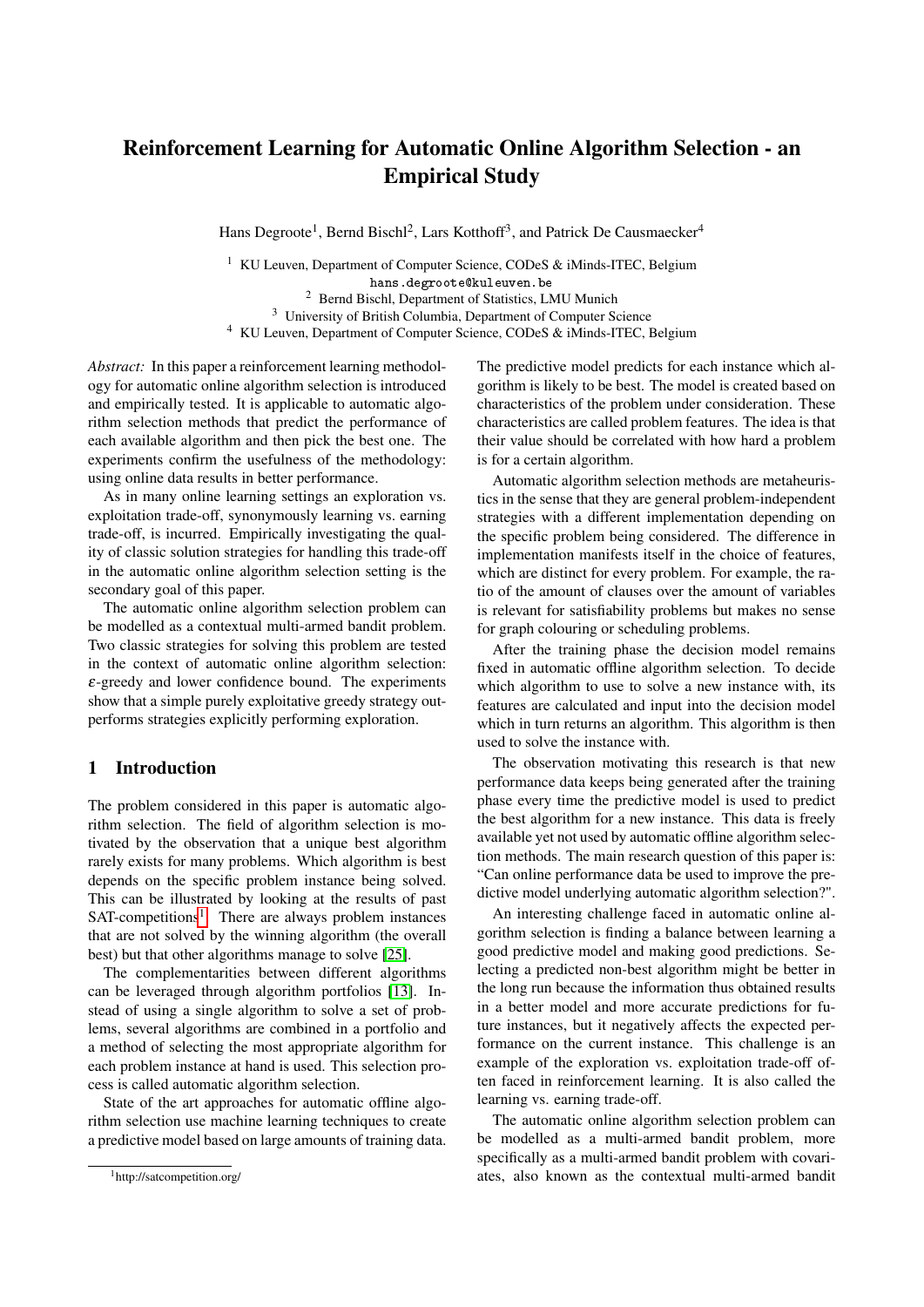problem, as for each problem instance the values of a number of problem characteristics are known. Two basic classic strategies for solving the contextual multi-armed bandit problem that incorporate explicit exploration are tested and compared to the purely exploitative approach.

The remainder of this paper is structured as follows. In section [2](#page-1-0) the automatic online algorithm selection problem is defined. First the classic automatic offline algorithm selection problem is discussed, then the methodology for automatic online algorithm selection is presented after which the contextual multi-armed bandit problem is introduced and is shown how automatic online algorithm selection can be modelled as a contextual multi-armed bandit problem. In section [3](#page-3-0) related work is discussed. The experimental setting and results are presented in section [4.](#page-3-1) In section [5](#page-6-0) some remarks about the introduced methodology are made and the experimental results are discussed. Future work is also discussed in section [5.](#page-6-0) The paper concludes in section [6](#page-7-0)

#### <span id="page-1-0"></span>2 Automatic Online Algorithm Selection

#### <span id="page-1-2"></span>2.1 Automatic Algorithm Selection

Rice's paper "The algorithm selection problem" [\[23\]](#page-8-2) formally introduced the algorithm selection problem. The fundamental characteristics of the problem remain unchanged up to now. In the most basic scenario identified by Rice the problem is characterised by a set of instances, a set of algorithms and a (set of) performance measure(s) and by two mappings between these sets: a selection mapping and a performance mapping. The selection mapping maps instances to algorithms and the performance mapping maps algorithm-instance pairs to their performancemeasure(s). A typical formulation of the objective of automatic algorithm selection is to find the selection mapping that results in the best average performance.

It is up to the user to identify a sensible performance measure. In this paper only single-objective problems are considered. See [\[9\]](#page-8-3) for a more formal description of what characterises an acceptable performance measure for the research in this paper. Each performance measure with totally ordered values is definitely acceptable.

Rice acknowledges the need for a set of features in practical applications and extends his model with this set. The full model is visualised in figure [1.](#page-1-1) Note that the selection mapping now maps values from the feature space instead of directly from the instance space.

To formalise the problem statement, let Q be a probability distribution on the instance set  $\mathscr{I}$ . Let f be the feature mapping (mapping an instance to a feature vector), *s* the selection mapping (mapping a feature vector to an algorithm) and  $p$  the performance mapping (mapping an instance-algorithm combination to a performance measure). The average performance of a selection mapping can now be defined as:

<span id="page-1-3"></span>
$$
\mathbf{E}_{\mathcal{Q}}[(p(s(f(i)),i)]\tag{1}
$$



<span id="page-1-1"></span>Figure 1: Rice's model for algorithm selection'

The aim is to find the feature mapping and selection mapping that optimise the average performance. The features of an instance are given, so the only leeway there is which features to consider. Limitations on the possible selection mappings can be imposed by the method used to create it.

Identifying descriptive features is a time consuming process. Luckily large amounts of features have already been proposed in literature for many interesting problems. For example in [\[22\]](#page-8-4) an overview is given of features for the satisfiability problem and in [\[21\]](#page-8-5) for the multi-mode resource-constrained project scheduling problem.

The automatic in automatic algorithm selection refers to the way decision models are made: automatically. Supervised learning techniques are typically used.

Two broad classes of techniques can be identified. In the first fall classification-based techniques: the decision model directly predicts which algorithm will be best for an instance based on its features. No information about the actual quality of the algorithm is communicated. Note that in general this is not a binary but a multi-class classification problem, as each instance is classified as being best-solved by one of an arbitrary amount of algorithms. In [\[20\]](#page-8-6) for example, the k-nearest-neighbours method is used. Another example of the use of k-nearest-neighbours can be found in [\[6\]](#page-8-7), where the more complicated problem of ranking algorithms (as opposed to only predicting the best) is considered. Another option is to use decision trees or their more powerful relative random forest, as in the latest version of Satzilla [\[26\]](#page-8-8), an algorithm selector for the satisfiability problem.

Misclassification is cost-sensitive in automatic algorithm selection: classifying an instance incorrectly as being best solved by a horrendous algorithms is worse than classifying it as being best solved by an algorithm only marginally worse than the best one. A classification-based automatic algorithm selection technique should take this cost-sensitivity into account, as argued in [\[5\]](#page-8-9).

The second class of automatic algorithm selection techniques consists of regression-based techniques. A regression model is created for each algorithm, predicting its performance in function of the problem features. The algorithm with the best predicted performance is selected to solve a new instance with. An overview of such techniques can be found in [\[14\]](#page-8-10). A recent approach is de-scribed in [\[10\]](#page-8-11).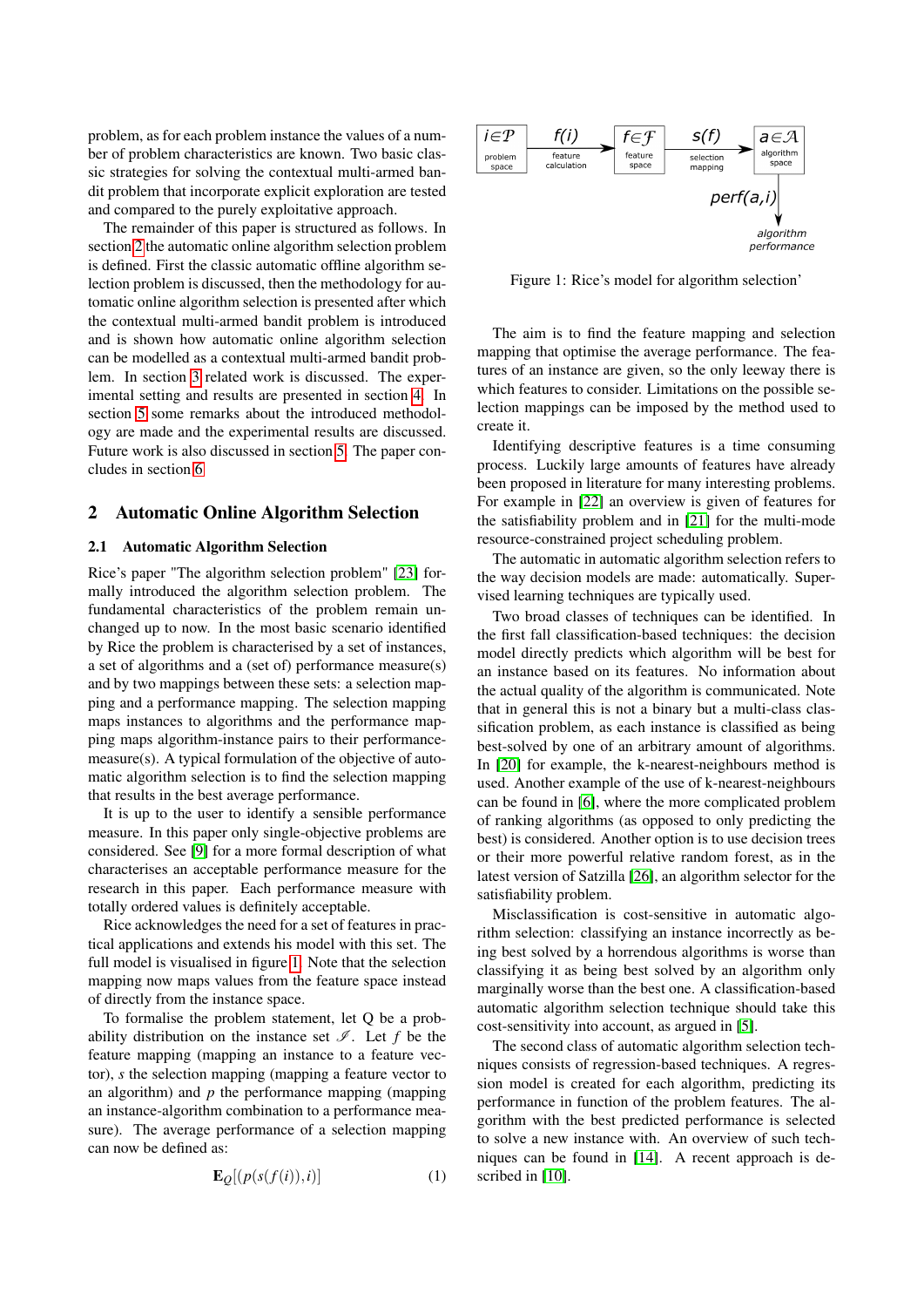Note that algorithm selection itself is a cost-sensitive classification problem: the goal is to classify instances as belonging to the algorithm that best solves them. The distinction between classification and regression methods refers to how this classification problem is solved behind the scenes.

A thorough overview of algorithm selection methodology can be found in [\[24\]](#page-8-12) and more recently in [\[17\]](#page-8-13).

Both classes of automatic algorithm selection methods use the same kind of input to initialise their decision models: performance data of all algorithms on a set of training instances. For the classification-based techniques it is strictly necessary for the performance of all algorithms to be available for each instance. Otherwise it is not possible to say which algorithm is best for the instance. This is not the case for regression-based techniques. As long as each algorithm's model has access to datapoints it can be initialised, it is not necessary to know the performance of each algorithm on each training instance.

## <span id="page-2-1"></span>2.2 Solution Strategy for Automatic Online Algorithm Selection

During the online phase performance data is generated every time a new instance is solved. This performance data consists of the performance of the selected algorithm on the new instance. The performance data of the other algorithms on the new instance is not available. Since this type of data can only be processed by the regressionbased methods, the proposed methodology will be limited to regression-based techniques.

The methodology for automatic online algorithm selection is the following. During the offline training phase an initial regression model is trained for each algorithm , using training data consisting of algorithm performance on instances described by feature values. During the online phase the algorithm to solve the first online instance with is selected based on the models created during the training phase. The model of the selected algorithm is retrained with the new datapoint. The performance of all other algorithms on the instance remains unknown. The algorithm to solve the second online instance with is selected based on the models created after having solved the first instance, thus one of the models has been updated to incorporate the performance information about the first online instance. Selection for the third online instance is influenced by the two previous etc. As more instances are solved, more datapoints are gathered and the models are expected to improve, which in turn is expected to result in better algorithm selection.

#### 2.3 Automatic Online Algorithm Selection Problem Statement

As discussed in section [2.1,](#page-1-2) the goal of automatic algorithm selection is to find the feature mapping and selection

mapping that optimise the average performance as defined in equation [1.](#page-1-3)

In the setting of this paper the instance set is defined by a fixed set of benchmark instances and the distribution is uniform. The feature mapping is defined by considering all features available for the benchmark instances. The problem of selecting the most informative features is not considered: the feature mapping is fixed. A selection mapping is defined by considering a regression model for each algorithm and selecting an algorithm in function of these predicted values. The most straightforward selection mapping is to select the algorithm with the predicted best performance. This and other options are discussed in section [2.4.](#page-2-0) The performance mapping used is discussed in section [4.1.](#page-3-2)

In the offline setting the selection mapping remains fixed. However, in the online setting it changes over time as more instances are solved. The selection at each point in time depends explicitly on earlier selections. For this reason equation [1](#page-1-3) cannot be used directly to formally define a general problem statement for automatic online algorithm selection.

In the empirical setting of this paper the quality of a solution to the automatic online algorithm selection problem is measured as its average performance on a time-ordered set of instances, as presented during the online phase. The empirical performance measurement process is explained in more detail in section [4](#page-3-1) where the experimental setting and results are described.

#### <span id="page-2-0"></span>2.4 Contextual Multi-armed Bandits

In the standard multi-armed bandit a gambler has access to a set of slot machines (bandits) and must decide on a strategy in which order to pull their arms. His goal is to realise as much profit as possible. Each time an arm is pulled the gambler receives a random reward sampled from a distribution belonging to the selected arm. Initially all distributions are unknown, but as the gambler gambles on he obtains more information about the distributions of the available arms and can make more informed choices.

The central dilemma faced by the gambler is whether to keep pulling the arm proven to be best so far or to try another arm about which little is known and that might be better. If the other arm turns out to be more profitable never having explored its potential further would have lost the gambler a lot of money.

See [\[1\]](#page-7-1) for a formal definition of the multi-armed bandit problem. In this paper a number of policies for pulling arms are analysed in terms of how fast the total profit diverges from the maximal profit in function of the total amount of pulls.

The contextual multi-armed bandit problem generalises the multi-armed bandit problem. To stay within the metaphor: before pulling an arm the gambler sees a context vector. This context vector contains values for predefined properties that describe the current situation. In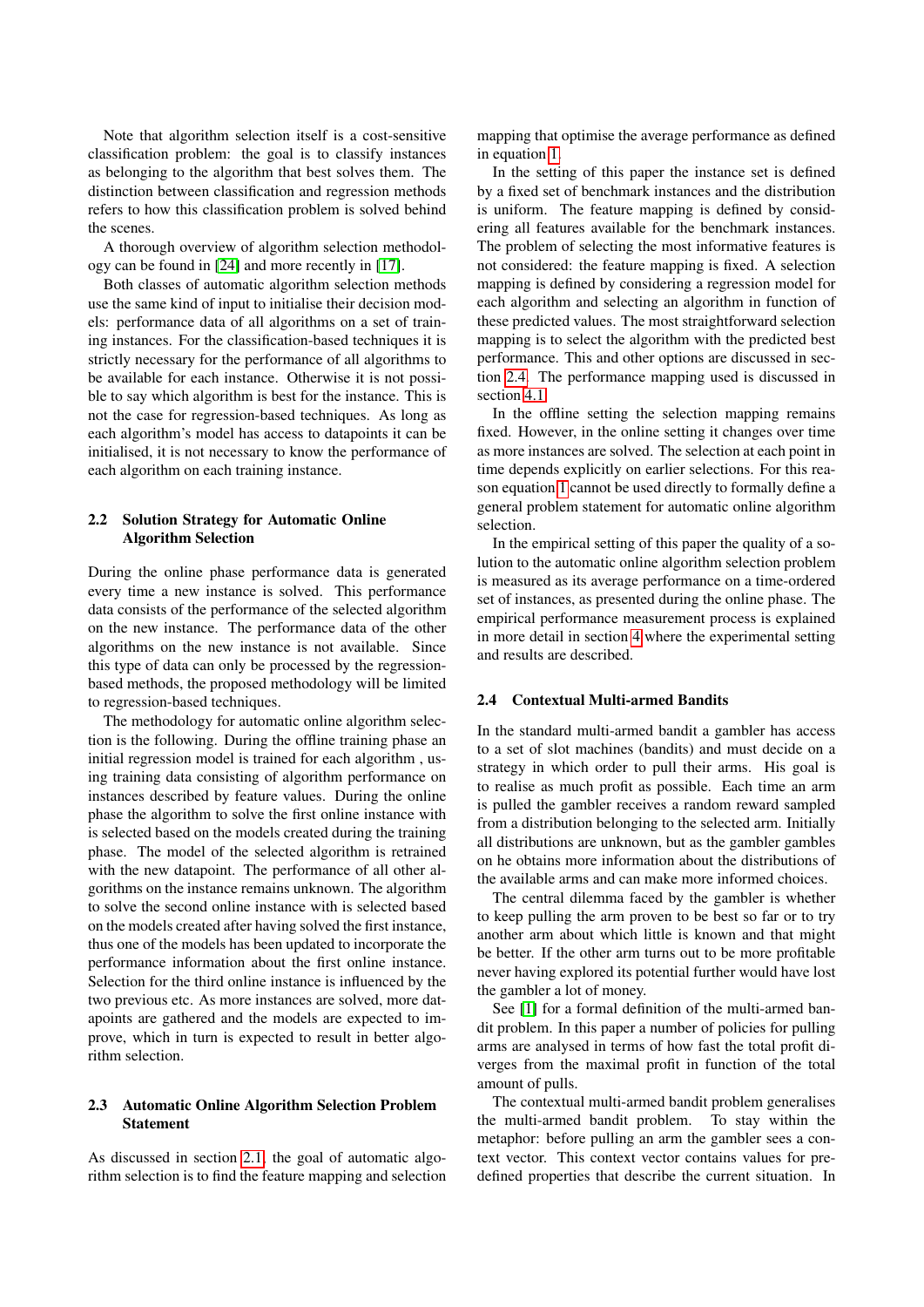the contextual multi-armed bandit problem the reward of each arm depends on the context. As in the classic multiarmed bandit problem the gambler's goal is to maximize his profit, but in order to do so he has to learn how the context vector relates to the rewards.

The automatic online algorithm selection problem is a contextual multi-armed bandit problem. Each algorithm is an arm and pulling an arm is the equivalent of selecting an algorithm. When selecting an algorithm for an instance its feature values are known, which is the equivalent of having shown a context vector. Maximizing profit in this context boils down to minimizing the performance difference between the selected algorithm and the actual best algorithm.

A number of solution strategies for the contextual bandit have been introduced and analysed in literature, such as LinUCB [\[7\]](#page-8-14) where the reward is assumed to linearly depend on the feature vector. However, for the preliminary research presented in this paper three straightforward and simple strategies have been implemented.

The first strategy that is considered is the greedy strategy. The greedy strategy does not perform any explicit exploration: it always selects the algorithm that is predicted to be best.

The second strategy that is considered is the  $\varepsilon$ -greedy strategy, which is parametrised by a value  $\varepsilon$  between 0 and 1. The strategy is equivalent with the simple greedy strategy with probability  $(1 - \varepsilon)$  and selects a random algorithm with probability  $\varepsilon$ .

The third strategy is the is the UCB strategy, short for upper confidence bound. It is parametrised by parameter  $\lambda$ (with  $\lambda \geq 0$ ). The UCB strategy consists of calculating for each algorithm its predicted performance *p* and the standard error on this prediction *e*. The algorithm with highest value for  $p + e * \lambda$  is selected. Since algorithms for which few datapoints exist typically have high variance on their predictions, an algorithm with predicted poor performance might be preferred over an algorithm with decent performance, depending on the performance difference, variance sizes and the value of  $\lambda$ . A higher  $\lambda$ -value results in more exploration.

The equivalent of the UCB strategy for minimisation problems is the LCB strategy, short for lower confidence bound. Its selection rule is:  $p - e * \lambda$ .

Unlike the two previous strategies, which only rely on a predicted value, the LCB strategy also relies on a notion of variance. Hence it can be applied only to regression methods for which the variance on a prediction is calculable.

## <span id="page-3-0"></span>3 Related work

Reinforcement learning and multi-armed bandit methodology have been applied to some related topics in automatic algorithm selection literature. However, the authors believe the setting considered in this paper, applying reinforcement learning to the standard automatic algorithm selection problem where one has to select one algorithm from a limited pre-defined set of algorithms to solve an instance with, has not yet been investigated. In the remainder of this section some related research is discussed and is mentioned how it differs from this work.

In [\[11\]](#page-8-15) multi-armed bandit methodology is applied to the online learning of dynamic algorithm portfolios. Their goal differs from this paper's. They want to learn for each instance a separate algorithm portfolio while the goal here is to predict one algorithm to solve the instance with. In an algorithm portfolio a bunch of algorithms are run simultaneously. The dynamic goal is to learn the optimal assignment of time slices to algorithms while the portfolio is in use. This paper's setting is not dynamic in this sense. Once an algorithm has been selected to solve an instance with this decision will not be come back on, even if the algorithm appears to perform poorly on the instance.

In [\[8\]](#page-8-16) a new multi-armed bandit model is proposed and applied to search heuristic selection, a kind of algorithm selection. However, their objective differs from this paper's. In terms of algorithm selection they have access to a number of stochastic algorithms and a budget of *N* trials. The goal is to find an as good as possible solution for one instance within the budget of *N* trials, whereas this paper's goal is to find an as good as possible solution on average over many instances, each with a budget of one trial. Their stochasticity is caused by the algorithms but the instance remains fixed. In this paper stochasticity is also caused by the instances as at each point in time a new random instance is solved.

In [\[12\]](#page-8-17) a notion of online algorithm selection is introduced for decision problems. They focus on the problem of deciding how to distribute time shares over the set of available algorithms and make this decision on an instance per instance basis. They model the problem on two levels. On the upper level they use bandit methodology to decide which time allocator to use (choosing from a uniform allocator and various dynamic allocators) and on the lower level the algorithms are run in parallel (or simulated to run in parallel) according to the time shares predicted by the allocator selected on the higher level. Thus the arms of their bandit problem are 'time allocators' and not algorithms.

## <span id="page-3-1"></span>4 Experiments

#### <span id="page-3-2"></span>4.1 Experimental Setting

A standard database with automatic algorithm selection data, called ASLIB [\[3\]](#page-7-2), is used. This database consists of 17 problems, each with a number of algorithms (2-30) and instances (500-2500). The value of one or more performance measures is available for each algorithm-instance pair. Using this database it is possible to simulate different algorithm selection strategies without having to waste time on calculating the performance of algorithms and instances.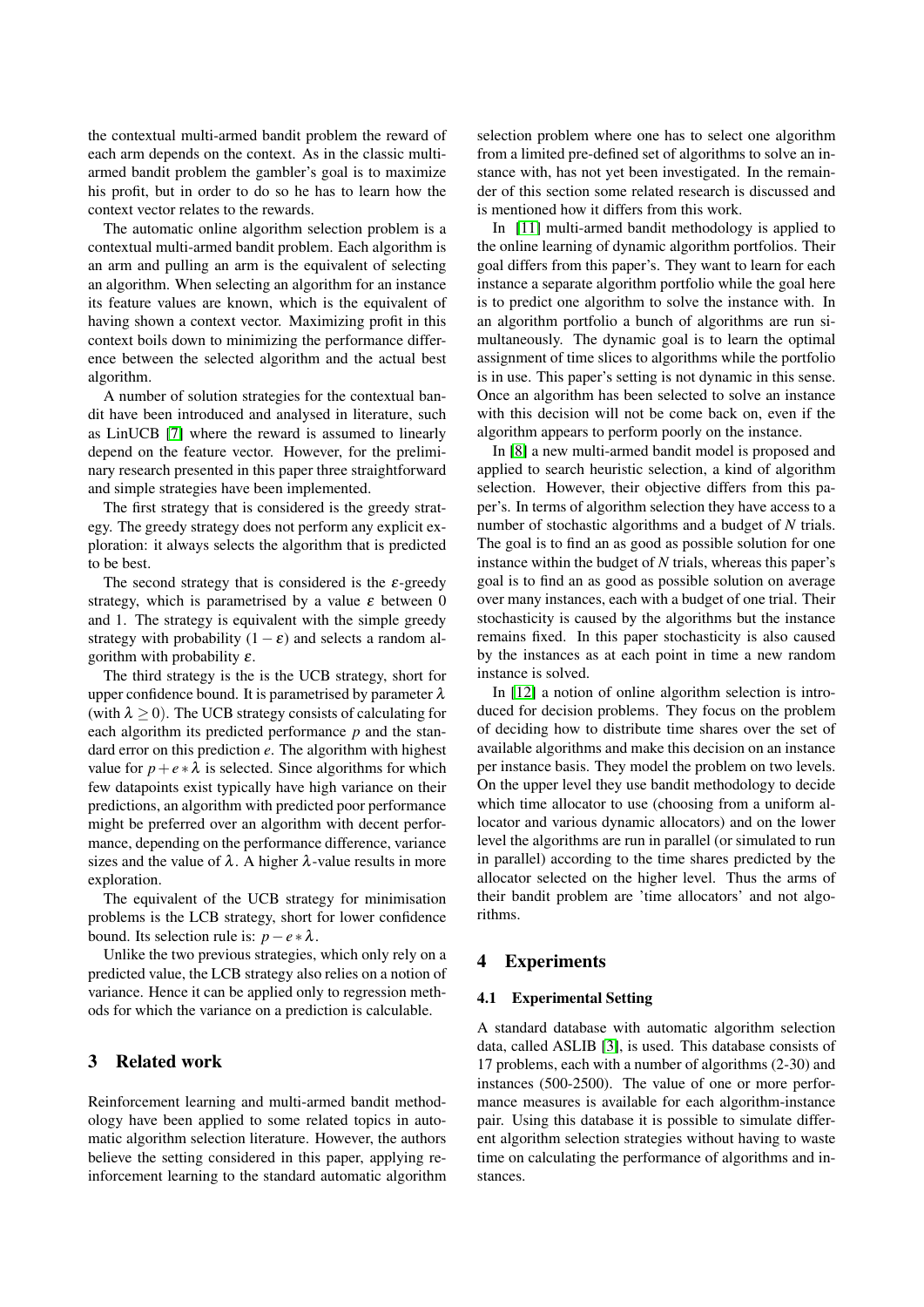Information about the feature values for each instance is stored as well. The amount of features ranges from 22 to 155.

In all experiments performed performance is measured as how fast an algorithm solves an instance. To differentiate between solving an instance just within the time-limit and failing to solve an instance, time-outs are penalised by multiplying them with a fixed factor. A penalty factor commonly used in literature is 10. resulting in the PAR10 criterion (with PAR an abbreviation for penalised average runtime). Suppose the time-out limit is 1 hour. An unsolved instance will have a PAR score of 10 hours. In terms of the problem definition of automatic algorithm selection (equation [1\)](#page-1-3): all results in this paper are presented with as performance mapping applying the PAR10 criterion to the stored runtime.

Since for all problems being considered performance is measured as time taken until a solution is found, they are all minimisation problems. This implies specifically that the lower confidence bound method (LCB) will be used instead of the upper confidence bound method (UCB).

As content management system for the experiments and as interface to the remote cluster the R-package BatchExperiments was used [\[4\]](#page-7-3).

As described in section [2.2](#page-2-1) a regression model is trained for each algorithm during a training phase and these models are subsequently updated during an online phase. To evaluate how well each strategy has managed to learn models, the final model quality at the end of the online phase is evaluated during a verification phase. During the verification phase each strategy's resulting model quality is evaluated by using the models to make predictions. Note that during this verification phase models are no longer updated and no explicit exploration is performed. For each strategy the basic greedy selection criterion is used.

The set of available instances is split into three subsets to represent three experimental phases: a set of training instances, a set of online instances and a set of verification instances.

As regression model 'regression forest' is used. The implementation from R-package randomForest [\[19\]](#page-8-18) with the standard parameter values is used. The randomForest method is interfaced through the R-package MLR [\[2\]](#page-7-4). Note that the prediction variance reported by random forest is calculated using a bootstrap methodology. See [\[19\]](#page-8-18) for a description of this method.

Even though a database of performance data is used, running the experiments still proved too time-consuming for most ASLIB-scenarios. Most time is spent on retraining models. Therefore an optimisation was introduced: retraining the model of an algorithm is postponed until a minimal amount of new datapoints is available.

All results have been normalised on an per-instance basis before the average PAR10 performances (averaged over all repeats of the experiment) are calculated. A value of 0 is the best possible (recall that minimisation problems are considered, so a lower value is a better value). This score

is achieved by the so-called virtual best solver. The virtual best solver selects for each instance the best possible algorithm. It is defined only for instances for which performance data is available for all algorithms. Note that the PAR-score of the virtual best solver itself is not 0, it is simply normalised to 0.

The virtual best solver is artificial because it requires calculating the performance of each algorithm before selecting one, hence it cannot be used in practice. However, it is easy to define for an ASLIB scenario and is commonly used to evaluate the quality of an algorithm selection approach, for example in [\[25\]](#page-8-0) and [\[15\]](#page-8-19). A score of 1 equals the score of the single best solver. The single best solver corresponds to the classical notion of 'best algorithm': it is the best solver on average over the entire dataset. Any algorithm selection strategy should improve on the single best solver to be considered useful, but the score of 1 does not provide a strict upper bound and it is possible to obtain scores higher than 1. An algorithm selection method with a score higher than 1 performs worse than the single best solver.

To enable comparison with the current state of the art in automatic offline algorithm selection, the performance of regression random forest as reported on the ASLIB website<sup>[2](#page-0-0)</sup> is shown as a horizontal red line on each plot. LLAMA is an R-package for algorithm selection interfacing a number of machine learning algorithms [\[16\]](#page-8-20). On the website the performance of some popular machine learning algorithms applied to ASLIB algorithm selection scenarios is reported. Since regression random forest is also used in this paper's experiments this allows comparison with a current state of the art automatic offline algorithm selection method.

The results are presented using box plots. The hinges correspond to the first and third quartiles. The whiskers extend to the highest value within a 1.5 inter-quartile range from the hinges. The remaining points are outliers.

Several parameters must be defined to run the experiments. They are kept at a fixed value for all experiments reported in this paper.

- LCB  $\lambda$ : 1
- $ε$ -greedy  $ε$ : 0.05
- Proportion of training instances: 0.1
- Proportion of online instances: 0.8
- Proportion of verification instances: 0.1
- Minimal amount of instances before retraining: 16
- Amount of repitions per experiment: 10

For the exploration methods standard parameters were chosen. The proportions of training and online instances were chosen ad hoc. The proportion of 0.1 for verification instances was chosen more consciously because it is standard practice to evaluate models on 10% of the data. The other parameters were also chosen ad hoc. For follow-up studies a parameter study can be useful.

<sup>2</sup>http://coseal.github.io/aslib-r/scenario-pages/QBF-2011/llama.html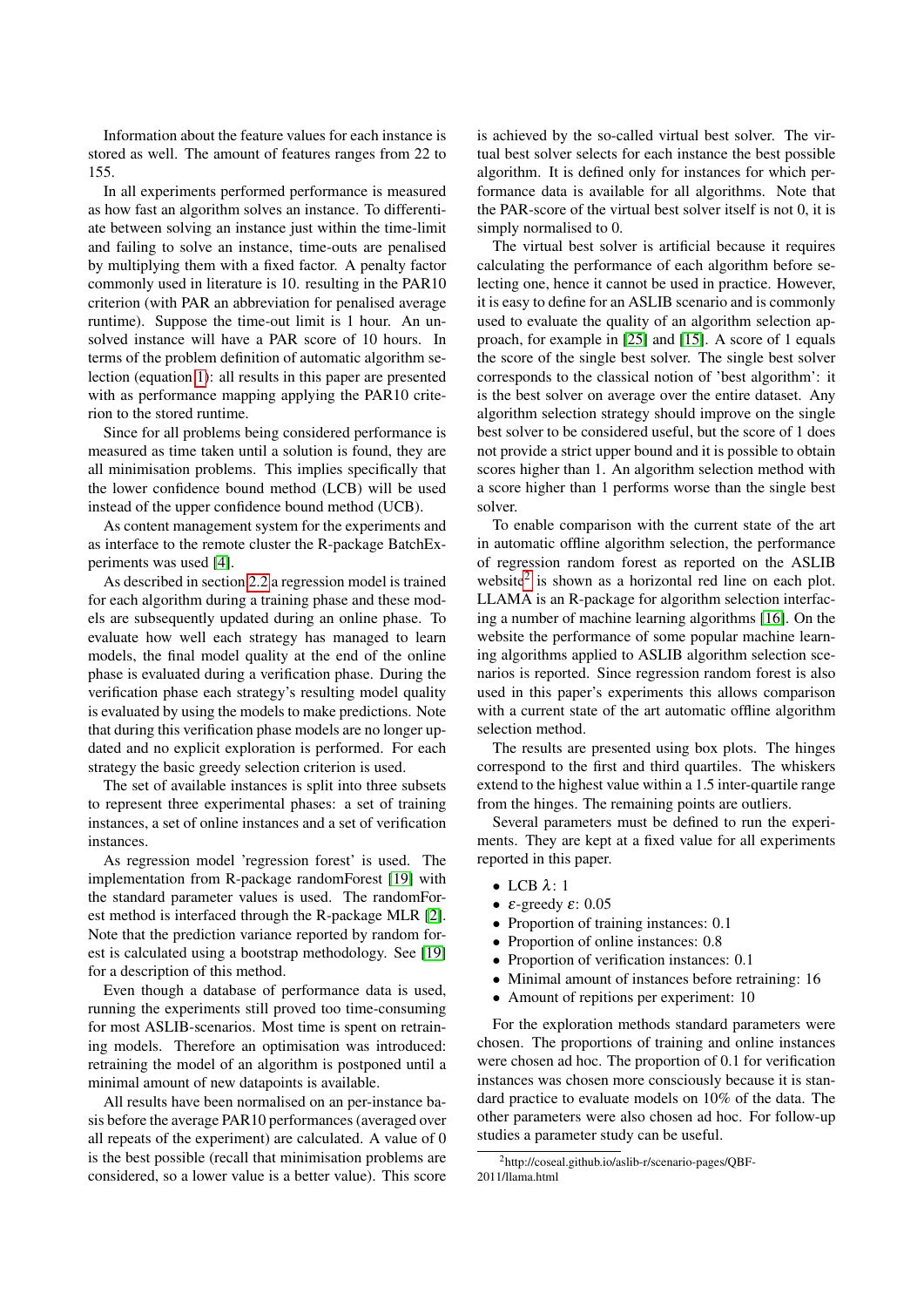Only results for the QBF-2011 scenario are reported in this paper. Results for other scenarios are qualitatively similar with regards to the two research questions consid-ered<sup>[3](#page-0-0)</sup>. The QBF-2011 scenario contains performance data obtained from the quantified Boolean formula competition of 2011. The QBF-2011 scenario contains 5 algorithms, 46 features and 1368 instances, of which 1054 were solved by at least one algorithm. There are 136 training instances, 1094 online instances and 136 verification instances.

The PAR10 score of the virtual best solver fluctuates around 8400 and that of the single best solver around 15300, depending on the specific split in training, online and verification instance set. Recall that the virtual best solver's score is normalised to 0 and the single best's to 1.

## 4.2 Is Automatic Online Algorithm Selection Useful for the Greedy Approach?

Adding additional data to the regression models is expected to result in better performance. To validate this hypothesis the performance of the most basic learning strategy (greedy) is compared with that of a strategy that does not learn.

The greedy strategy picks the algorithm predicted to be best.

The strategy that does not learn is called the greedy-nolearning strategy and is abbreviated as greedyNL in the plots. It is equivalent to the simply greedy strategy but it does not do any learning: it keeps using the models it learned during the training phase, never adding new datapoints. This strategy is the strategy used by offline algorithm selection approaches.

The greedy-no-learning strategy uses its models to predict the best algorithm for all online instances and its PAR10-score is calculated on these online instances. The learning strategy does the same, but updates its models with the data it gathers during the online phase.

A third strategy is considered as well: the greedy-fullinformation strategy, abbreviated as greedyFI. Greedyfull-information is an artificial strategy that has access to the online information of each algorithm on all handled instances. Thus not only the result of the selected algorithm is used to update the models, but also the results of all other algorithms, hence the full-information. It does not have to explore as it has access to all information regardless, hence its greedy selection criterion.

The Greedy-full-information strategy is introduced to serve as a sort of upper bound on the performance of any selection strategy. It always makes the best decision given the current information (pure exploitation) and it has access to the maximal amount of information (performance of all algorithms on all handled instances). Each actual selection strategy will have access to only a part of the information and might at times make suboptimal decisions if it explores.



<span id="page-5-0"></span>Figure 2: Boxplot summarising the answer to the question 'Is active learning useful?'. The presented data is collected during the online phase

Note that the Greedy-full-information strategy does not provide a real upper bound: it is possible to perform better than this strategy as more information is not guaranteed to always result in better predictions.

The plot with the results of the online phase is presented in figure [2.](#page-5-0) Online learning appears to be useful as the greedy strategy outperforms the greedy-no-learning strategy. The good performance of the greedy-full-information strategy shows the value of having access to more information.

The performance reported in figure [2](#page-5-0) is the average performance over all online instances. For the first online instance the performance of the greedy-no-learning strategy is equal to that of the greedy strategy that does learn, but for the last online instance the performance of the greedy strategy that does learn is expected to be better because it has access to more data. The performance reported in figure [2](#page-5-0) is the average of these (most likely) increasing performances.

To quantify how much the greedy strategy has learned during the online phase, the quality of its predictions is tested on a set of verification instances. During the verification phase the models are no longer updated. The difference in PAR10-score between the greedy strategy and the greedy-no-learning strategy is a measure for how much using the online data improves the quality of the selection.

The plot with the results of the verification phase is presented in figure [3.](#page-6-1) Note that the performance of the greedy-full-information strategy is similar to the performance of llama. This is expected because the benchmark performance was calculated using a 10-fold crossvalidation where performance of models trained on 90% of the data is measured on the remaining 10%. The models of the greedy-full-information strategy have also been trained on 90% of the data: 10% training data and 80% online data.

To answer the question titling this section: automatic online algorithm selection appears to be useful for the greedy approach.

<sup>&</sup>lt;sup>3</sup>Plots for all performed experiments are available on http://www.kuleuven-kulak.be/~u0075355/Plots\_ITAT\_2016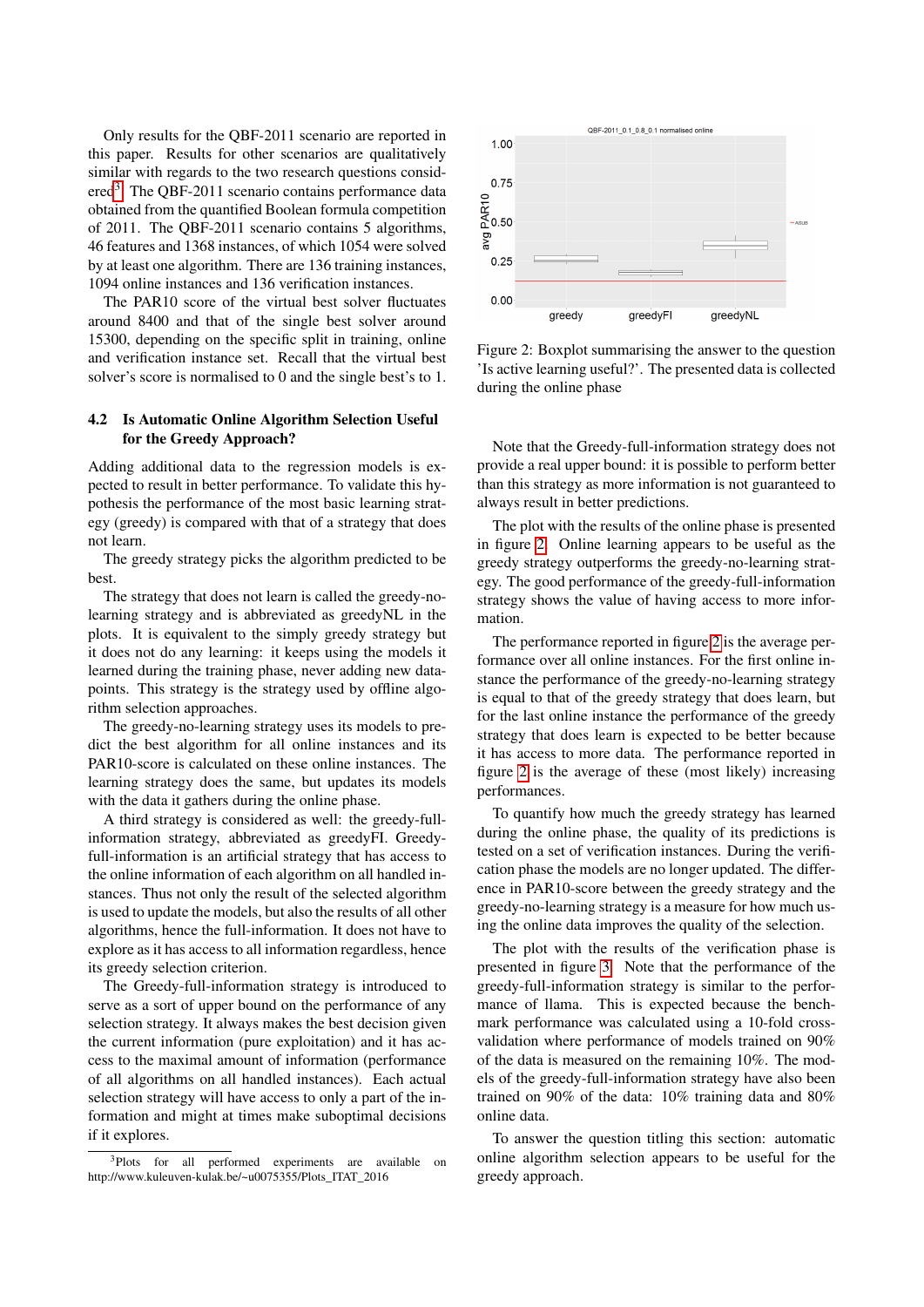

<span id="page-6-1"></span>Figure 3: Boxplot summarising the answer to the question 'Is active learning useful?'. The presented data is collected during the verification phase

### 4.3 Handling the Exploration vs. Exploitation Trade-off

When performing reinforcement learning one is typically faced with an exploration vs. exploitation trade-off. When no online learning is performed the predicted best algorithm is always selected because the only reason for selecting an algorithm is solving the next instance as well as possible. In an online learning setting a second reason for selecting an algorithm surfaces: additional information will be obtained and this information will increase the quality of future decisions.

Two exploration-incorporating strategies are compared to the simple greedy approach:  $\varepsilon$ -greedy (epsGreedy on the plots) and lower confidence bound (LCB on the plots). See section [2.4](#page-2-0) for a description of these two strategies.

A first test is to compare each strategy's performance during the online phase. This measures their ability to solve the exploration vs. exploitation trade-off: do they manage to benefit from exploring more by obtaining a better average performance?

The plot with the results of the online phase is presented in figure [4.](#page-6-2) The answer appears to be negative: explicit exploration does not result in a better average performance than greedy and the  $\varepsilon$ -greedy strategy even drops down to the level of the greedy-no-learning strategy.

A second test is to check whether the exploration strategies managed to learn better models than the greedy strategy by comparing their performance on the verification data. If the exploration strategies managed to learn better models they have merit as they traded off some exploitation in favour of useful exploration. If this is not the case the exploration was not useful and simply resulted in picking inferior algorithms without any noticeable gain.

The plot with the results of the verification phase is presented in figure [5.](#page-6-3) Exploration does not appear to have been useful as the models learned by the  $\varepsilon$ -greedy and lower confidence bound strategy do not outperform the model learned by the greedy strategy. Note however that the additional information obtained during the online phase does result in better models than the greedy-



<span id="page-6-2"></span>Figure 4: Boxplot summarising the answer to the question 'is explicit exploration useful?'. The presented data is collected during the online phase



<span id="page-6-3"></span>Figure 5: Boxplot summarising the answer to the question 'is explicit exploration useful?'. The presented data is collected during the verification phase

no-learning strategy for all learning strategies.

## <span id="page-6-0"></span>5 Discussion and future work

The automatic online algorithm selection method presented in section [2.2](#page-2-1) is inefficient. Every time a new datapoint is collected for an algorithm, the corresponding regression model is retrained from scratch using all previous data and the newly obtained datapoint. If the fitting of a model takes a long time this approach can become prohibitively expensive, especially if its complexity is influenced heavily by the amount of instances, as for each online instance a new model is trained and the models are trained based on an ever increasing amount of instances. Identifying and implementing more efficient updating strategies is future work. Mondrian forests [\[18\]](#page-8-21) for example are an online version of random forests that could be useful in this context.

There might be a theoretical problem with the proposed automatic online algorithm selection method. During the online phase an algorithm's regression model is extended only with datapoints for which the algorithm was predicted to be best. Hence the new datapoints are all clustered in the same region(s) of the problem domain. Note also that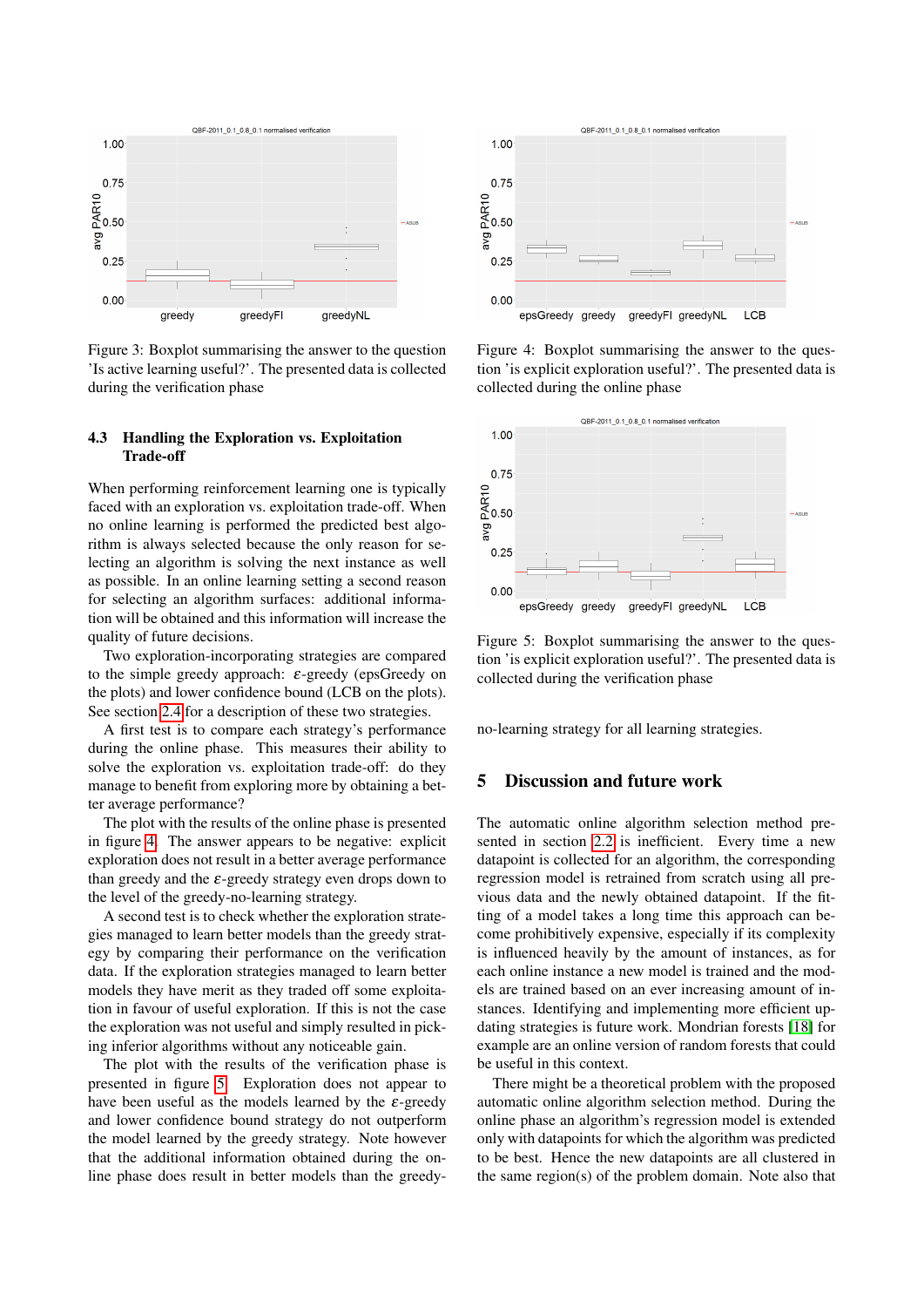the region(s) where an algorithm is best is likely to change slightly every time a new instance is handled, as with the changing of an algorithm's regression model all points in the domain where the algorithm's predicted performance was better than that of another algorithm's are likely to move slightly. Then again, in a sense the property that datapoints are mostly collected in the area where an algorithm is expected to be best is desirable. Knowing with high accuracy how poorly an algorithm performs on instances where it is bad is useless in this context whereas accurate predictions on instances for which the algorithm is likely to be one of the best are very relevant. However, note that predicting performance accurately is not the goal itself. What is important is that the actual best algorithm is the algorithm with predicted best score. The selection mapping does not change if a fixed value is added to each performance prediction.

At the start of this project it was thought that the explicit exploration would be useful. Current and future work is investigating why this does not appear to be the case. There are two main hypotheses.

The first hypothesis is that the amount of exploration data collected during the online phase is negligible compared to the data gathered during the training phase, thus the influence of the exploration cannot be observed. A training set of 100 instances for 5 algorithms can be seen as a combination of 100 greedy choices and 400 explorative choices. The epsilon greedy strategy will explore 5% of the time, resulting in on average 50 new explorative datapoints during an online phase of 1000 instances. This hypothesis is currently being investigated

The second hypothesis is that exploration is already implicitly performed by the greedy strategy, rendering additional explicit exploration unnecessary. The greedy method is greedy in the sense that it always selects the best algorithm, but which the best algorithm is depends from instance to instance, thus over time performance datapoints for all algorithms are collected. In this way the greedy strategy implicitly explores. Investigating this hypothesis is future work.

In order to better quantify the improvements realised during the online phase, future work is to investigate the way in which the selection model improves in detail, by not only evaluating the overall models before and after the online phase, but also at several points during the online phase and by also dropping down a level and investigating how the individual regression models (one for each algorithm) evolve over time.

In future work the overhead of retraining the models should be explicitly considered and quantified in order to be able to quantify the net improvement of using the online data. In the experiments here reported this overhead is ignored.

An interesting path for future work is te develop an algorithm that learns how to perform automatic online algorithm selection form scratch, without any training data whatsoever. A straightforward initial methodology would be to perform random or round-robin selection until sufficient samples have been collected for each algorithm to construct a regression model. Interesting challenges would be to include the option to add new algorithms at runtime and even identifying which kind of instances are hard for all algorithms, thereby inspiring the development of a new algorithm that performs well on these instances which can then be added to the system.

Other future work consists of implementing solution strategies specifically designed for the contextual multi-armed bandit problem which are more theoretically founded, for example LinUCB [\[7\]](#page-8-14).

## <span id="page-7-0"></span>6 Conclusions

A reinforcement learning methodology for automatic online algorithm selection has been introduced. It is limited to automatic algorithm selection methods based on performance predictions for each individual algorithm. It has been shown experimentally that the method is capable of learning from online data and thereby improves on automatic offline algorithm selection methods.

It has been shown that automatic online algorithm selection can be modelled as a contextual multi-armed bandit problem.

A total of three solution strategies have been implemented and empirically tested: an approach that always greedily selects the best algorithm and two approaches that perform exploration:  $\varepsilon$ -greedy and lower confidence bound. The experiments suggest that the greedy strategy outperforms the explorative strategies.

## Acknowledgements

Work supported by the Belgian Science Policy Office (BELSPO) in the Interuniversity Attraction Pole COMEX. (http://comex.ulb.ac.be).

The computational resources and services used in this work were provided by the VSC (Flemish Supercomputer Center), funded by the Research Foundation - Flanders (FWO) and the Flemish Government – department EWI

## **References**

- <span id="page-7-1"></span>[1] P. Auer, N. Cesa-Bianchi, and P. Fischer. Finite-time analysis of the multiarmed bandit problem. *Machine learning*, 47(2-3):235–256, 2002.
- <span id="page-7-4"></span>[2] B. Bernd. mlr: A new package to conduct machine learning experiments in r.
- <span id="page-7-2"></span>[3] B. Bischl, P. Kerschke, L. Kotthoff, M. Lindauer, Y. Malitsky, A. Fréchette, H. Hoos, F. Hutter, K. Leyton-Brown, K. Tierney, et al. Aslib: A benchmark library for algorithm selection. *arXiv preprint arXiv:1506.02465*, 2015.
- <span id="page-7-3"></span>[4] B. Bischl, M. Lang, O. Mersmann, J. Rahnenführer, and C. Weihs. BatchJobs and BatchExperiments: Abstraction mechanisms for using R in batch environments. *Journal of Statistical Software*, 64(11):1–25, 2015.